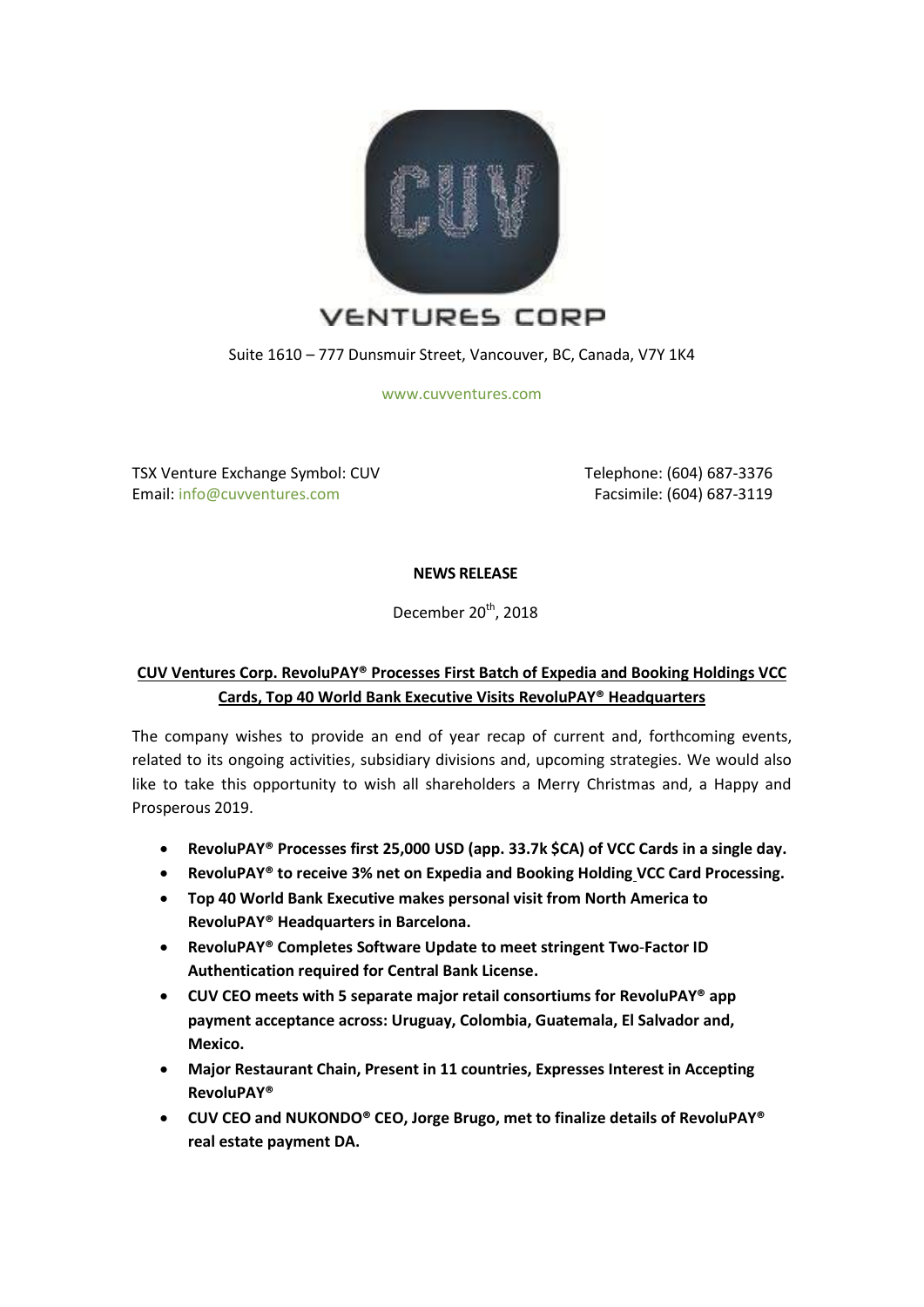- **IT Team conclude incorporation of major GDS, Amadeus, into upcoming RevoluVIP Travel Platform.**
- **RevoluVIP to begin allowing pre-launch sign up of first numbered Travel Club memberships.**

**Vancouver, BC – CUV Ventures Corp. (TSX-V:** [CUV](http://web.tmxmoney.com/quote.php?qm_symbol=CUV)**)** (the "Company") Vancouver, BC – (the "Company") is pleased to announce that the wholly owned subsidiary, RevoluPAY® S.L. began processing a small first batch trial of Expedia and Booking Holdings VCC cards on Tuesday  $18<sup>th</sup>$ December, totaling 25,000 USD (33.7k \$CA), with a single first day unaudited processing revenue of 3% or, 750 USD (approx. 1011 \$CA). The company is pleased with the initial uptake of this new RevoluPAY® revenue stream and, expects daily volumes to increase exponentially, once the VCC clearance mechanism is deployed to B&B and small hotel owners worldwide.

## **Top 40 World Bank Executive Visits RevoluPAY® Headquarters**

On the  $17<sup>th</sup>$  December 2018, Alfredo Manresa, CEO of the wholly owned subsidiary RevoluPAY® S.L and, other key management at the Barcelona headquarters of the subsidiary, had the immense honor to receive a personal visit from an executive of the Top 40 World [Bank,](https://www.cuvventures.com/assets/docs/2018-06-29-nr-cuv-97c743.pdf) with which the company is currently concluding negotiations for the eventual bilateral deployment for cash collection (disbursements) of RevoluPAY® remittances in 16 South/Central American and, Caribbean countries. The all-day meeting concluded favorably with, many upcoming technical and contractual milestones discussed. The parties also conferred further synergies for the upcoming RevolUTILITY platform, in which the bank expressed keen interest for additional possible collaborations.

## **Central Bank Two-factor Authentication**

The company is pleased to announce that it has successfully complied with the RevoluPAY® security enhancements imposed by the Central Bank, with whom the RevoluPAY® License is currently pending its 90-day statutory approval period. Central Bank requisites include twofactor authentication to secure digital bank accounts. Depending on the mobile device used, this could include: Fingerprint, biometrics, passwords, received SMS codes or, a combination of all 4, in order to secure a user's RevoluPAY® app account. These latest enhancements of RevoluPAY® render the app Central Bank compliant and, will be rolled out next week, in a future app upgrade on Apple iOS and Android.

### **RevoluPAY® Retail Integration**

CEO, Steve Marshall, has carried out 5 separate meetings with executives of large national retailers located in: Uruguay, Guatemala, El Salvador Colombia and, Mexico. As shareholders have been advised, it is the intent of the company that RevoluPAY® app users benefit from a multi-use scenario when using the app. On one hand, simple remittance cash collection for a minimal fee and, on the other hand, the ability to be able to transact directly using RevoluPAY® in select retail stores, supermarkets and, businesses, with no fee, essentially 1:1 currency wallet balance value in collaborating retail stores. Retailers will be allowed to permit direct payment with RevoluPAY®, with B2B processing fees that are lower than those offered currently by other payment systems or, Visa/Mastercard fees, in their respective countries.

### **Major Restaurant Chain Expresses Interest in Accepting RevoluPAY®**

Subsequent to numerous meetings, company Advisor, Emilio Morales, is currently negotiating with a major international restaurant chain, with +800 restaurants in 11 countries and 280 cities in Europe and, the Americas. (Spain, Italy, Portugal, United States, Mexico, Guatemala,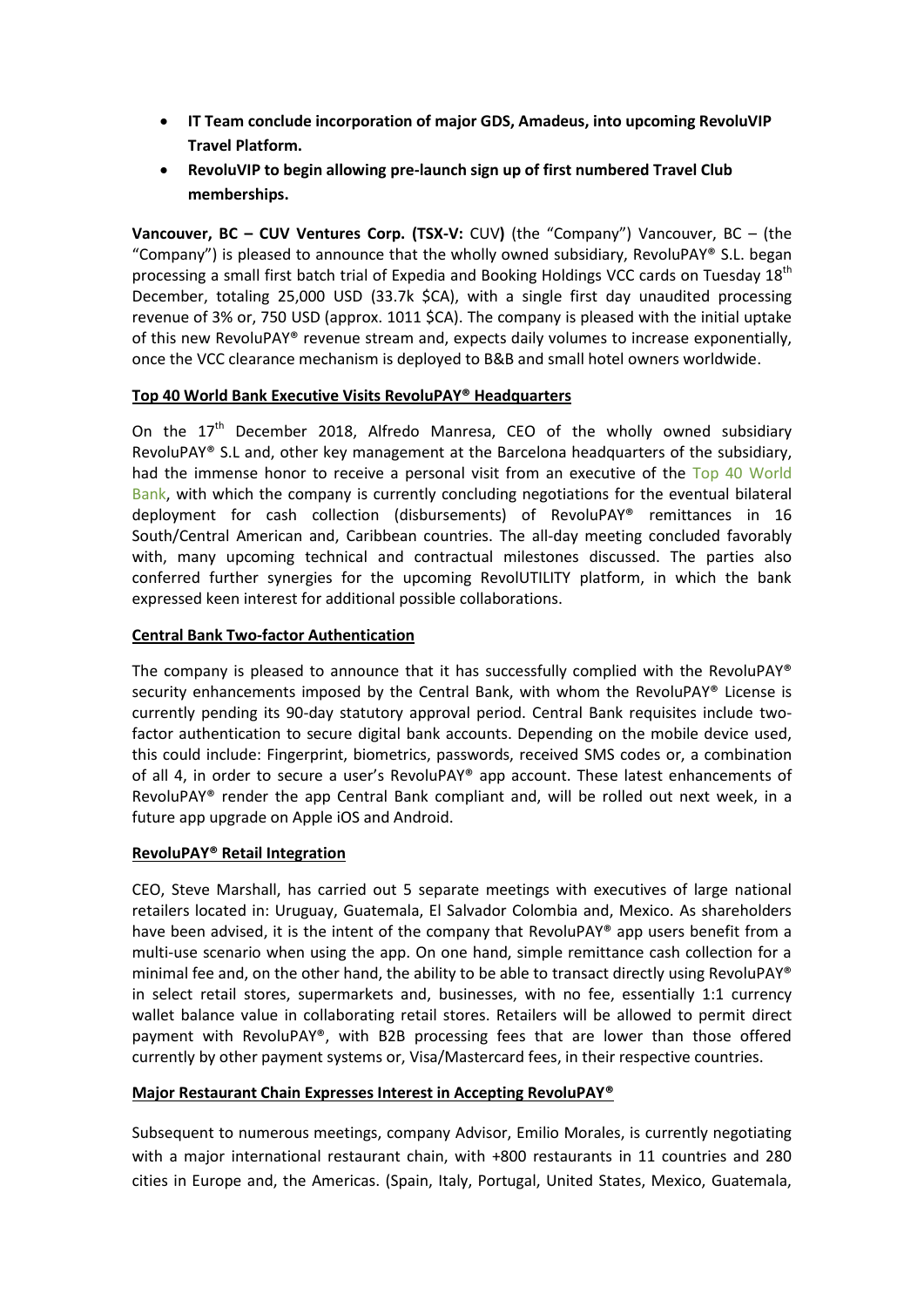Costa Rica, Dominican Republic, Paraguay, Chile, and Colombia) for the usage and, eventual payment, using RevoluPAY® in all international restaurant establishments of the group. The parties are discussing an initial Letter of Intent ("LOI"), which would include a pilot trial in Florida, USA. Shareholders will be informed as to whether the said negotiations conclude as planned.

## **Amadeus Successfully Incorporated into RevoluVIP**

The company is elated to announce that Amadeus, the largest GDS linked to the upcoming RevoluVIP platform, has been successfully incorporated into the XML powered, discount focused travel platform, currently being rolled-out in conjunction with [Constellation Software](https://web.tmxmoney.com/quote.php?qm_symbol=csu) [Inc.](https://web.tmxmoney.com/quote.php?qm_symbol=csu) subsidiary Juniper. The worldwide wholesale offers from Amadeus are considered a major component of trip offers on travel retail platforms.

### **RevoluVIP Pre-Memberships to commence**

RevoluVIP International Inc., the Vancouver domiciled, wholly owned subsidiary of CUV Ventures Corp, is pleased to announce that it will begin selling pre-launch, numbered memberships to the [RevoluVIP Club](https://revoluvip.club/) as early as next week. RevoluVIP has received many requests from future members, desirous to be amongst the first numbered membership holders of the Club. Further, the company will allow the initial members to participate in the live trials of the system, set to commence this month. [RevoluVIP Presentation](https://www.cuvventures.com/assets/docs/presentations/Presentation_RevoluVIP_2018.pdf)

### **About CUV Ventures Corp.:**

CUV Ventures Corp. is a multi-asset, multidivisional publicly traded Canadian company deploying advanced technologies in the; Online Travel, Vacation Resort, Mobile Apps, Money Remittance, Mobile phone top-ups, Invoice factoring, Blockchain Systems, and Fintech app sectors.

Our flagship technology is RevoluPAY®, the Apple and Android multinational leisure payments and remittance app, powered by blockchain protocols, and aimed at the worldwide +  $$595$ [billion](http://www.worldbank.org/en/topic/migrationremittancesdiasporaissues/brief/migration-remittances-data) family remittance market. [Click here](https://cuvventures.com/about/about-cuv-ventures) to read more.

For further information on CUV Ventures Corp. (TSX-V: CUV) visit the Company's website at [www.cuvventures.com.](http://www.cuvventures.com/) The Company has approximately 125,490,000 shares issued and outstanding.

CUV VENTURES CORP.

### STEVE MARSHALL

\_\_\_\_\_\_\_\_\_\_\_\_\_\_\_\_\_\_\_\_\_\_\_\_\_\_\_\_\_\_ Steve Marshall **CEO** 

For further information contact myself or: Nick Findler CUV Ventures Corp. Telephone: 604-639-3850 Toll Free: 800-567-8181